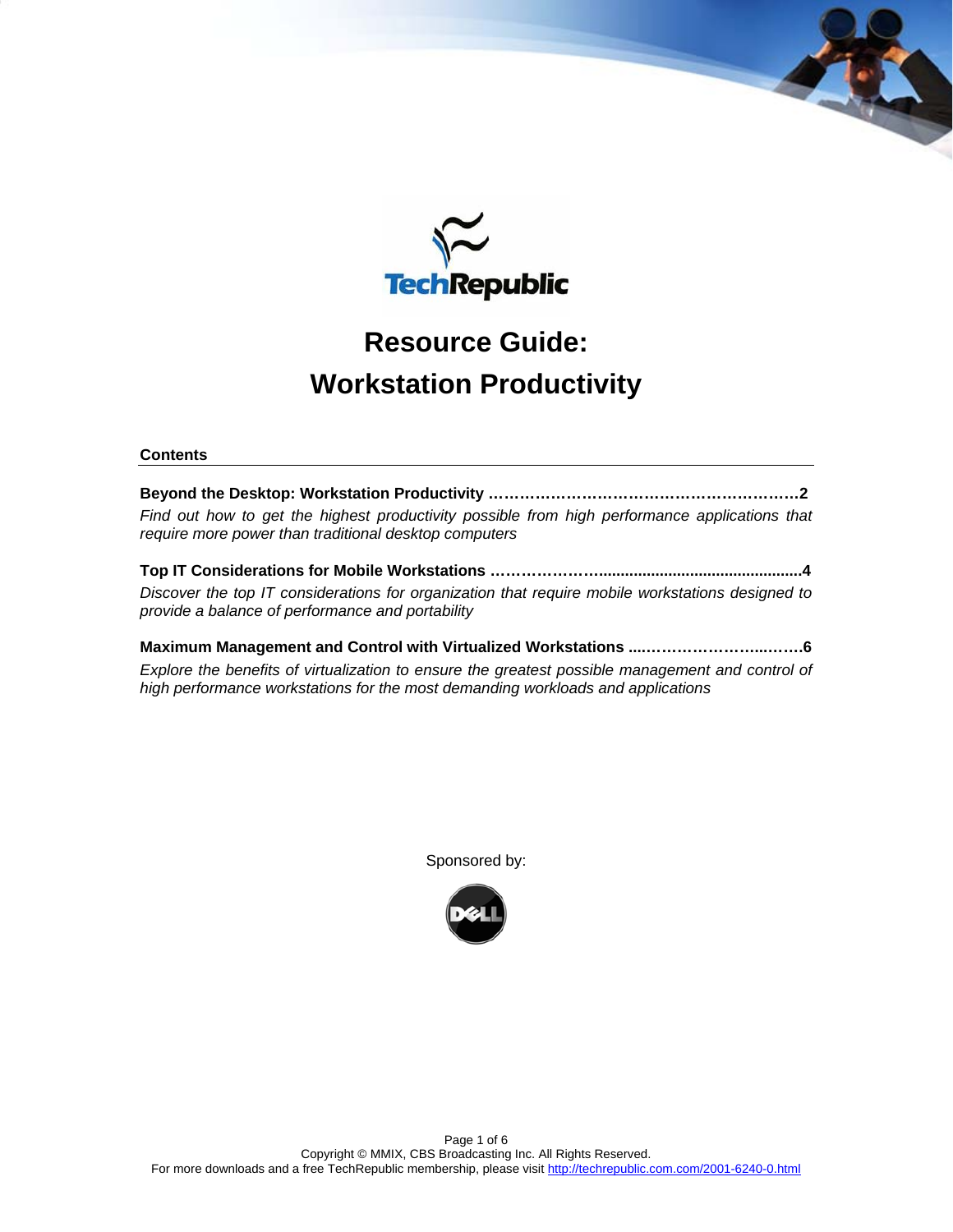## **Beyond the Desktop: Workstation Productivity**

*Find out how to get the highest productivity possible from high performance applications that require more power than traditional desktop computers* 

Desktop computers have come a long way in terms of value and performance for the average user but more advanced applications now require even more in terms of processing, graphics, memory and storage. The following is a brief overview of the differences between standard desktops and workstations as well as the implications for overall performance and productivity as compiled from the editorial resources of CNET, TechRepublic and ZDNet.com.

#### **Think Inside the Box**

A lot of people tend to think of desktop computers and computer workstation as one and the same but that isn't always the case in terms of power and performance. In fact, many of today's most demanding workloads and applications for industries such as engineering, entertainment, finance, manufacturing, and science actually require much higher functionality than what traditional desktops have to offer. From computer assisted design (CAD) and 3D modeling to audio/video editing and digital content creation, today's professional-grade computer workstations offer tremendous value for much greater efficiency and productivity.

The reasons are really very simple; greater computer and graphics processing, more memory, and massive amounts of storage. While desktops are still perfectly fine for standard applications such as many of those that are now such a large part of the typical workplace, customized software designed for professional and industrial applications require optimized hardware combinations that are specifically intended for these more demanding environments:

#### *Processing*

*Desktop PCs typically offer single core processors while workstations generally come with multi core processors (dual, quad, and many) that literally multiply the amount of raw processing power that can be achieved from a single computer chip. The result is greater processing power which provides faster computations and a better overall experience for even the most demanding workloads.* 

## *Graphics*

*Workstations performance very much depends on professional-grade graphics and video cards that offer dedicated memory up to 1GB to produce rich 2D and 3D visualizations and faster rendering by reducing the amount of demand that is generally placed on random access memory (RAM). Very few desktops without dedicated graphics memory offer the same level of performance or user experience.* 

#### *Memory*

*RAM is quite often the bottleneck in desktop computers and greatly limits their ability to process vast sums of information generated by computer and graphics processing. Workstations, on the other hand, generally come with anywhere from 4 Gigabytes (GB) to as much as 192GB of memory which eliminates information bottlenecks and improves the systems ability to process more information more quickly.* 

#### *Storage*

*With so much performance built-in to a single system designed specifically for more demanding professional and industrial applications, special considerations must also be given to storage. In addition to providing 500GB to 1 Terabyte (TB) of on-board storage capability,*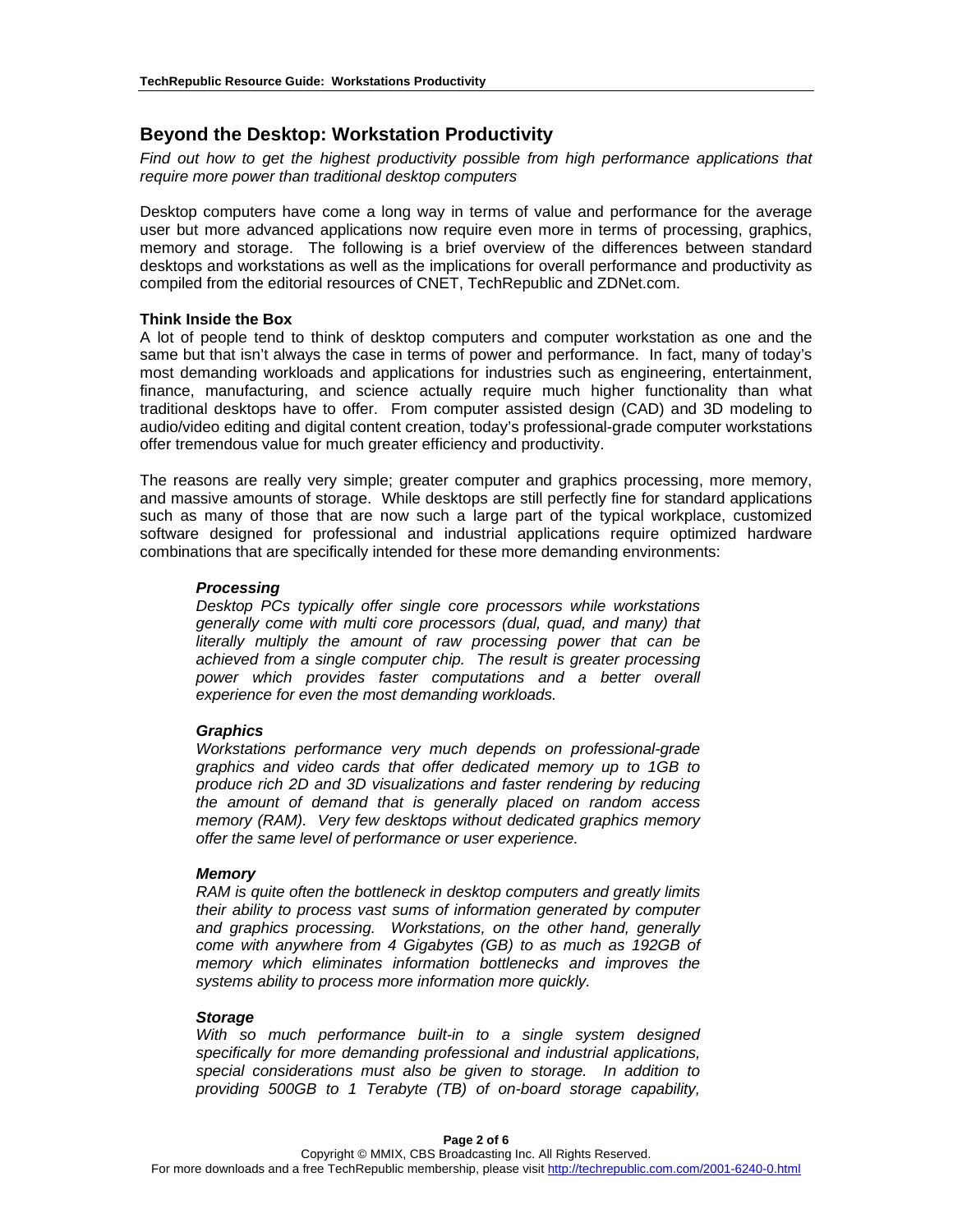*typical workstations also provide nearly limitless expandability via many different types of external storage options.* 

#### **Additional Considerations**

Of course, making sure that all of these components work well together depends a great deal on how well their optimized based on application manufacturers' performance benchmarks and specifications. Another important factor is the operating system (OS). Both Windows and Linux now offer 32-Bit and 64-Bit versions with 64-Bit generally preferred for its ability to basically handle twice as much information in the same amount of time. While desktops are often able to run 64-Bit operating systems with increased memory (minimum 4GB), workstations with optimized hardware based on the above parameters offer more reliable efficiency and performance for a wide range of more demanding workloads and applications.

#### **Summary**

Without a doubt, high performance workstations offer tremendous benefits for greater productivity versus traditional desktop PCs which are designed for less demanding office and communication applications. More advanced applications intended for professional and industrial applications require an optimized combination of hardware that provides greater computational power, faster graphics rendering and visualizations, additional memory for speed and reliability, and enough storage to maintain content and system integrity. By choosing a system designed for the more demanding workloads of professional and industrial applications, organizations with such needs are practically guaranteed to improve their efficiency and productivity as well as their bottom line.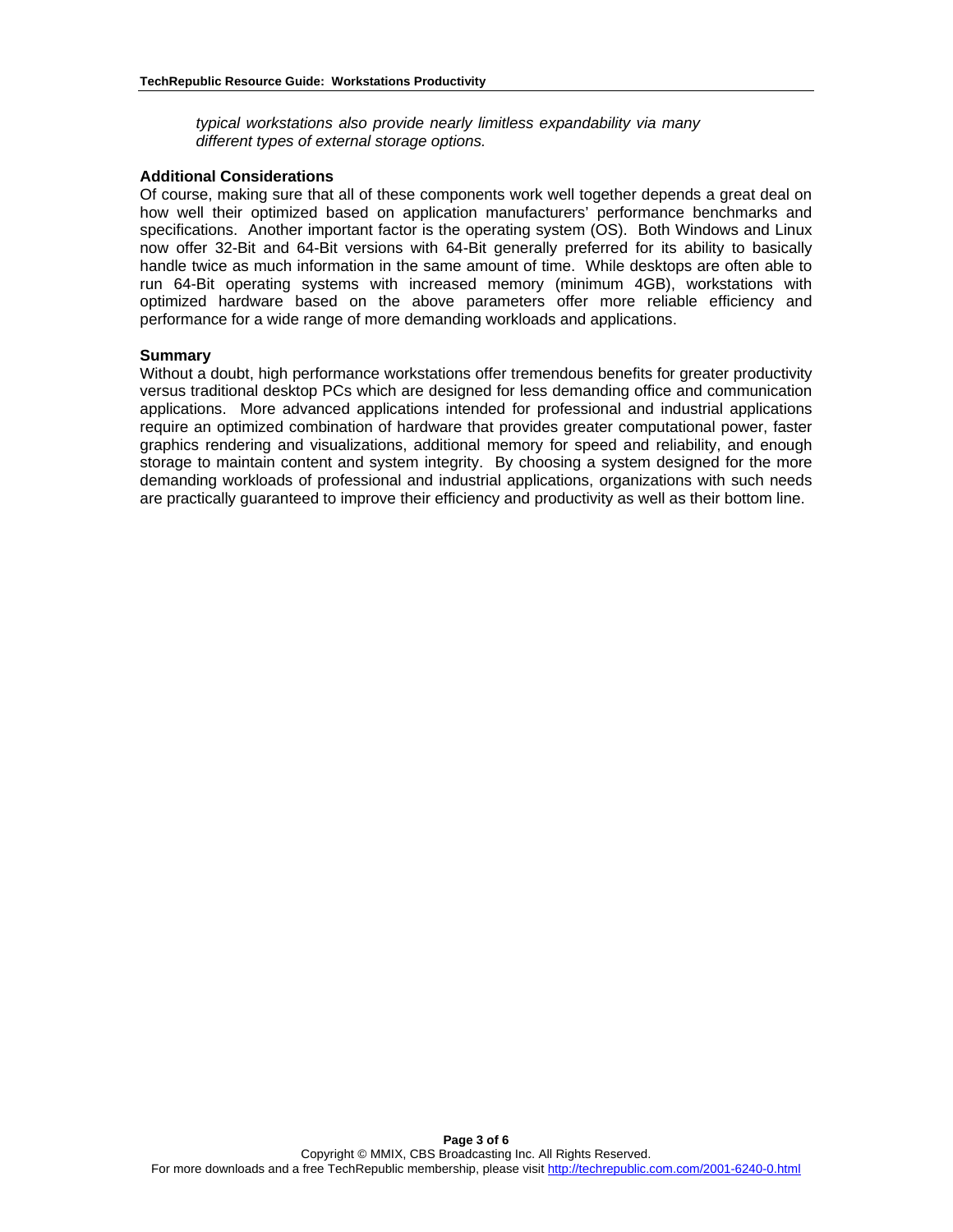## **Top IT Considerations for Mobile Workstations**

*Discover the top IT considerations for organizations that require mobile workstations designed to provide a balance of performance and portability* 

High performance workstations come in all shapes and sizes but the increasing demands of an increasingly mobile workforce are placing even greater demands on the need for mobile workstation solutions. The following provides a brief overview of the top IT considerations for mobile workstations as compiled from the editorial resources of CNET, TechRepublic, and ZDNet.com.

#### **Price, Performance, and Portability**

The workplace has no boundaries and IT administrators are increasingly challenged to support a wide range of mobile computing solutions. The same is true for highly specialized applications designed for advanced, professional, and industrial environments. Fortunately, leading manufacturers now offer a wide range of mobile workstations that offer a considerable balance of performance and portability for everything from telecommuting to remote and field-based situations. In all cases, the objective is to ensure that remote workers have the tools they need and remain productive regardless of their location:

#### *Price and Performance*

*IT professionals face an ever growing amount of pressure to do more with less, which makes it tempting to try and get by with less expensive notebook computers for mobile workers. However, today's more demanding applications for a wide range of advanced, professional, and industrial applications require much more powerful mobile workstations.* 

*Fortunately, many extremely powerful mobile workstations are now available with optimized processors, dedicated graphics, memory, and storage at prices just slightly above the cost of a standard notebook computer (often as low as \$1,200.00). Furthermore, based on the benefits of increased productivity for mobile workers who need these sorts of resources in the field or simply want to work from home, the potential for a rapid return on investment (ROI) is actually quite high.* 

#### *Support and Reliability*

*.* 

*Increased productivity is practically impossible without reliability and this is especially true of mobile workstation solutions. Time is money and people who depend on high performance workstations for a wide range of applications cannot do their jobs with unreliable solutions. Mobile workstations must be able to withstand the additional punishment inherent with any mobile solution. Ruggedized workstations are certainly an option, but the most important consideration is the record and reputation of the manufacturer.* 

*Also, when something does go wrong, administrators need to be able to fix the problem fast, often online or on the telephone. Again, this is where the manufacturer can make all the difference since remote workers must often turn to them as a single source of support for hardware, software, and/or specialized applications. Today, the leading manufactures offer independent software vendor (ISV) certifications which allow them to troubleshoot many of the most common problems with third party solutions. And finally, in the event of a catastrophic failure, be sure to have a good warranty (2-3 years, based on the average expected lifecycle of most mobile workstations). Finally, whenever possible, also have a backup in case it's ever needed.*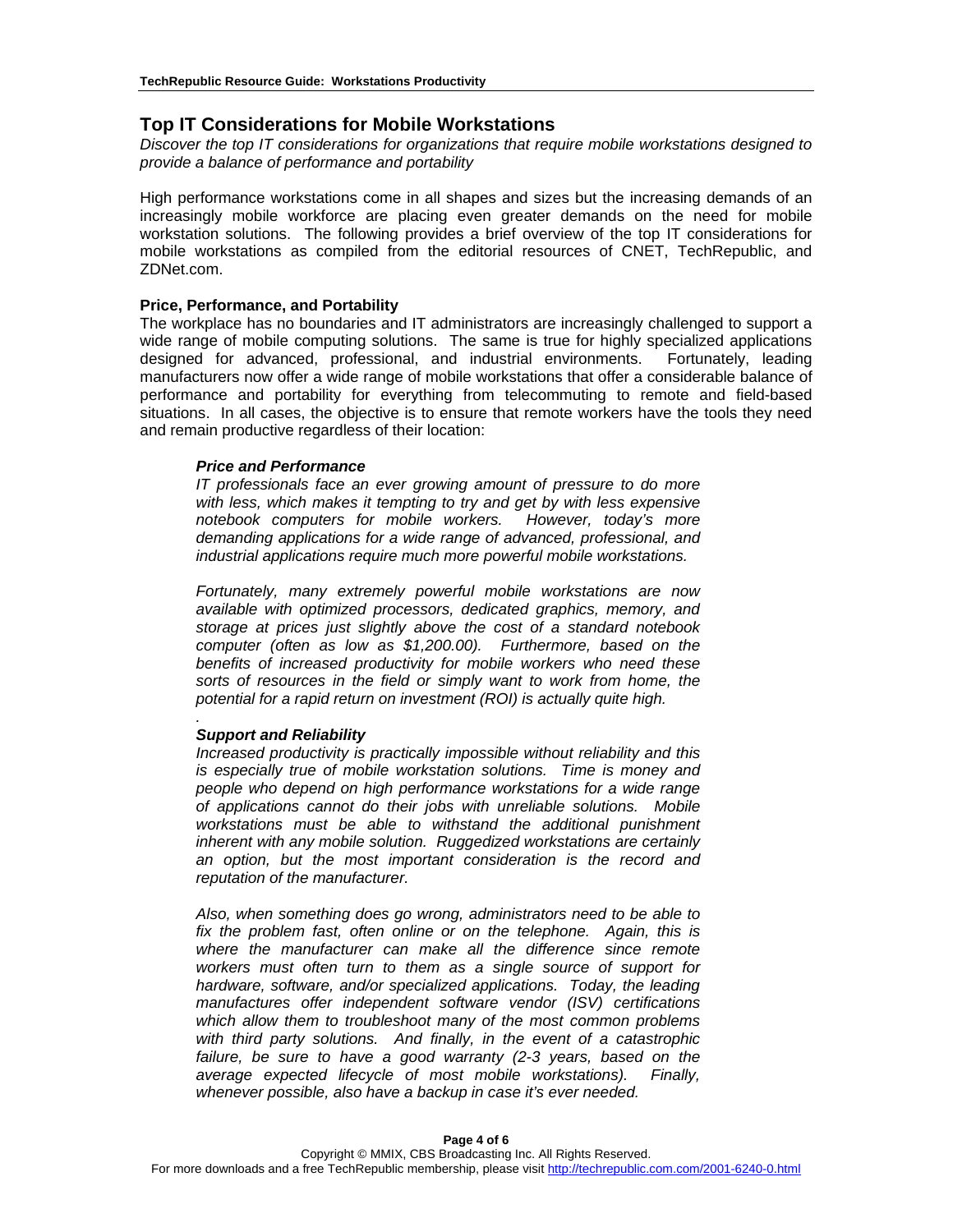#### *Management and Security*

*In addition to running the specialized applications they're specifically designed to run, may mobile workstations will also likely double as the primary computer for other more common types of office and communication applications such as word processing and email. As such, they'll require the same sort of management and security that you'd expect for a typical notebook computer. However, due to the nature and value of the unique information created on a mobile workstation (i.e. CAD models, video projects, etc.), backing up the system is extremely important. Generally speaking, it's also a good idea to carry additional external storage (1TB is typically less than \$200.00).* 

*The real concern for IT professionals is probably security. Any type of mobile solution is more exposed to loss, theft, and unauthorized access. Protecting proprietary information is paramount, especially in the case of anything close to intellectual property. In addition to simple password protection, mobile workstations almost inevitably require more stringent security solutions such as finger print readers, electronic card readers, and/or data encryption. Physical locks and cables are certainly appropriate as well for remote work sites or anyplace where the workstation is exposed to more than just a few trusted people. Remember, however, that it's less about protecting the computer and more about protecting the highly information that's inside it.* 

#### **Summary**

Protecting the productivity of a growing mobile workforce is just one of the rising concerns for IT professionals. Many must now consider high performance mobile workstations for users who require computers that are able to handle more advanced, professional, and industrial applications that require additional considerations for things such as storage, backup, and security. However, in many cases, mobile workstations are comparably priced to more expensive notebook computers and offer a tremendous number of additional benefits in terms of higher productivity, which should lead to a better and faster ROI.